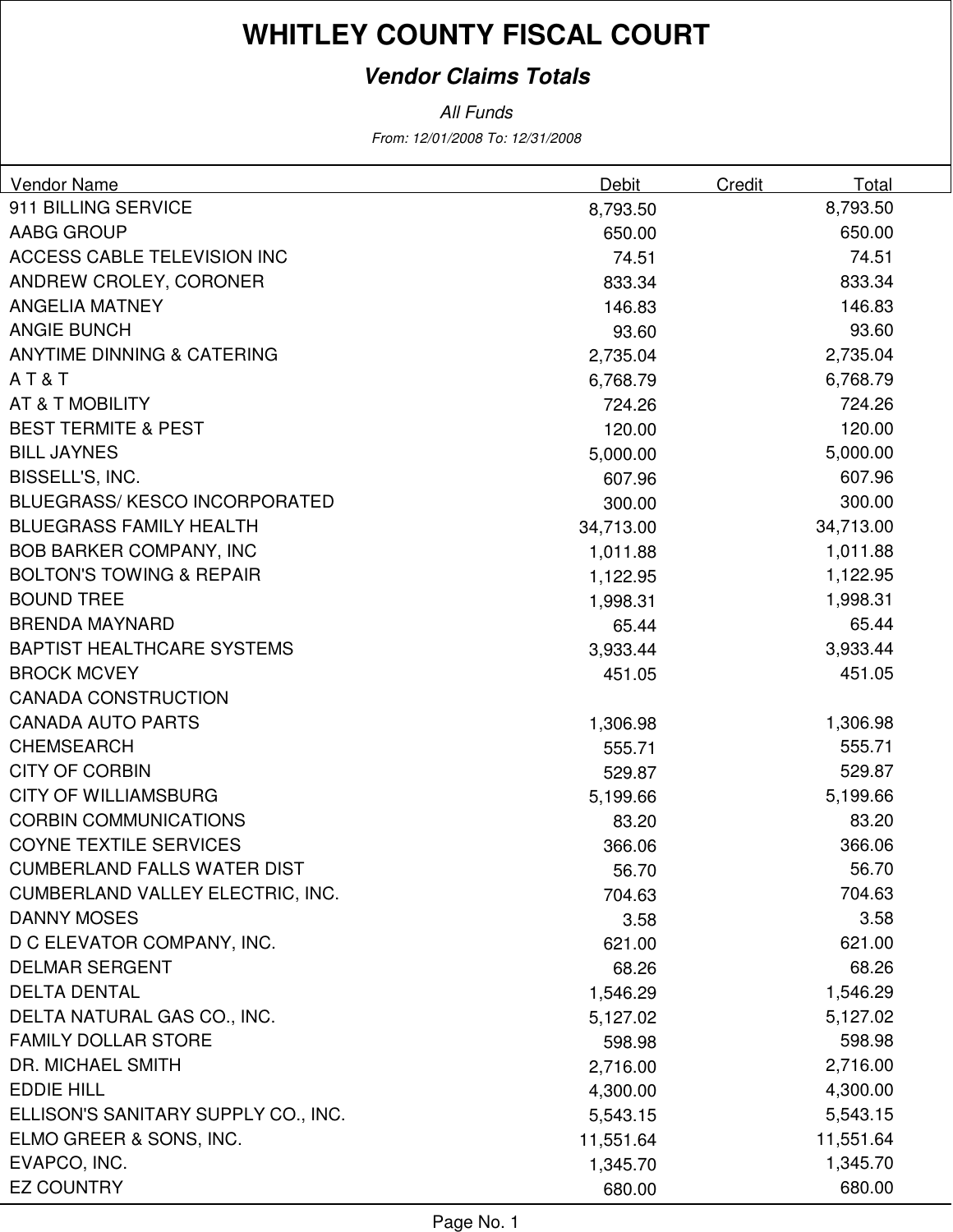### **Vendor Claims Totals**

All Funds

From: 12/01/2008 To: 12/31/2008

| <b>Vendor Name</b>                       | <b>Debit</b> | <b>Credit</b> | Total     |
|------------------------------------------|--------------|---------------|-----------|
| <b>FALLS FORD</b>                        | 4,999.87     |               | 4,999.87  |
| FIRST RESPONSE OF THE BLUEGRASS          | 156.00       |               | 156.00    |
| <b>FLEETONE</b>                          | 13,457.63    |               | 13,457.63 |
| FORT DEARBORN LIFE INSURANCE COMPANY     | 165.78       |               | 165.78    |
| G & K SERVICES, INC                      | 929.72       |               | 929.72    |
| G & C SUPPLY CO. INC.                    | 576.19       |               | 576.19    |
| HARP ENTERPRISES, INC.                   | 603.38       |               | 603.38    |
| <b>HARVEY'S CHEVRON</b>                  | 54.00        |               | 54.00     |
| <b>HEALTH PROFESSIONALS LLC</b>          | 9,730.22     |               | 9,730.22  |
| <b>HEALTHSCOPE BENEFITS</b>              | 17.77        |               | 17.77     |
| HINKLE CONTRACTING CORPORATION           | 10,970.18    |               | 10,970.18 |
| <b>HOLSTON GASES</b>                     | 967.80       |               | 967.80    |
| <b>HOOK FAST</b>                         | 370.00       |               | 370.00    |
| <b>WILLIAMSBURG IGA</b>                  | 90.60        |               | 90.60     |
| <b>IRENE PEACE</b>                       | 600.00       |               | 600.00    |
| <b>JEFF GRAY</b>                         | 57.94        |               | 57.94     |
| <b>JESSICA HILL</b>                      | 110.56       |               | 110.56    |
| <b>JLG IDENTIFICATION SOLUTIONS, INC</b> | 2,459.35     |               | 2,459.35  |
| <b>JOE HILL ELECTRICAL</b>               | 585.00       |               | 585.00    |
| JOHNNY WHEELS OF WILLIAMSBURG, INC       | 990.50       |               | 990.50    |
| <b>JUDY BRIMM</b>                        | 102.70       |               | 102.70    |
| <b>JUDY GREEN</b>                        | 225.00       |               | 225.00    |
| KAY SCHWARTZ, COUNTY CLERK               | 2,730.37     |               | 2,730.37  |
| KELLWELL FOOD MANAGEMENT                 | 15,313.59    |               | 15,313.59 |
| KU                                       | 5,700.98     |               | 5,700.98  |
| <b>KIMBELL MIDWEST</b>                   | 431.72       |               | 431.72    |
| KING'S TIRE RECYCLING INC                | 419.00       |               | 419.00    |
| KOORSEN PROTECTION SERVICES              | 31.20        |               | 31.20     |
| KY LABOR LAW POSTER SERVICE              | 188.25       |               | 188.25    |
| <b>KENTUCKY STATE TREASURER</b>          | 181.00       |               | 181.00    |
| <b>LAB SAFETY SUPPLY</b>                 | 10,025.75    |               | 10,025.75 |
| <b>LARRY HOWARD</b>                      | 131.04       |               | 131.04    |
| <b>LARRY TAYLOR</b>                      | 12,000.00    |               | 12,000.00 |
| <b>LAUREL TERMITE CONTROL</b>            | 45.00        |               | 45.00     |
| LAWRENCE HODGE, SHERIFF                  | 60,025.97    |               | 60,025.97 |
| <b>LYTTLE'S TELEPHONE</b>                | 50.00        |               | 50.00     |
| <b>MAC'S TIRE RECYCLING</b>              | 759.00       |               | 759.00    |
| <b>FISCALSOFT CORPORATION</b>            | 3,000.00     |               | 3,000.00  |
| <b>MIKE BAIRD</b>                        | 119.92       |               | 119.92    |
| <b>MIKE COLYER</b>                       | 80.15        |               | 80.15     |
| <b>MIKE SILER</b>                        | 14.63        |               | 14.63     |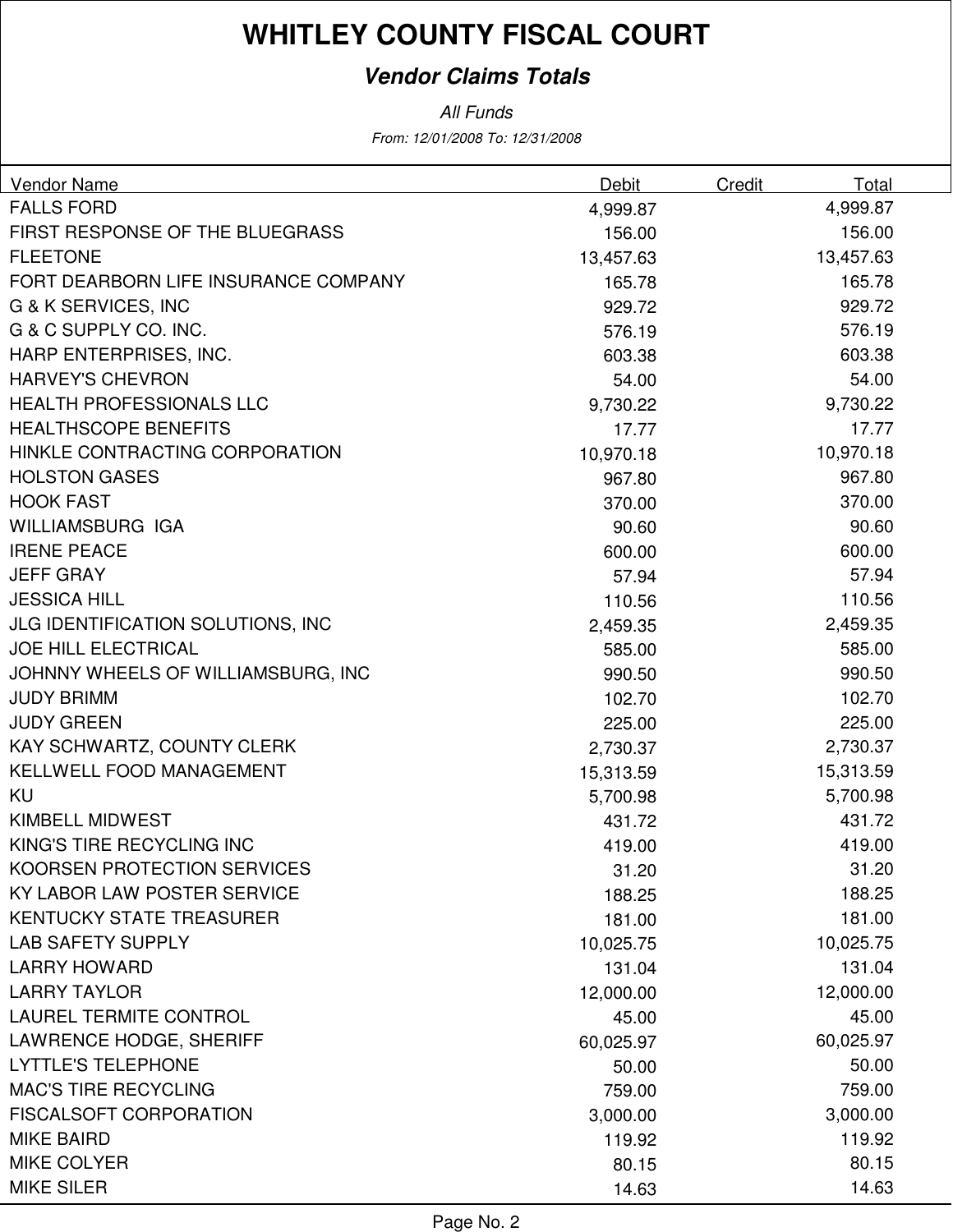### **Vendor Claims Totals**

From: 12/01/2008 To: 12/31/2008 All Funds

| Vendor Name                              | Debit      | Credit | Total      |
|------------------------------------------|------------|--------|------------|
| <b>MOSES DRILLING CO</b>                 | 1,000.00   |        | 1,000.00   |
| <b>NAPA</b>                              | 92.15      |        | 92.15      |
| <b>NEW BEGINNINGS</b>                    | 295.00     |        | 295.00     |
| <b>NEWS JOURNAL</b>                      | 73.31      |        | 73.31      |
| NEWWAVE COMMUNICATIONS                   | 35.74      |        | 35.74      |
| NORTHERN SAFETY CO                       | 1,314.53   |        | 1,314.53   |
| NORTHROP GRUMMAN                         |            |        |            |
| <b>OSCAR DAVENPORT</b>                   | 1,582.06   |        | 1,582.06   |
| <b>OWENS AUTO PARTS</b>                  | 2,274.76   |        | 2,274.76   |
| <b>PEPSI</b>                             | 900.00     |        | 900.00     |
| PHIL BRENNENSTUHL                        | 216.59     |        | 216.59     |
| POFF CARTING SERVICE                     | 697.62     |        | 697.62     |
| PREFERRED LAB SERVICE                    | 810.00     |        | 810.00     |
| <b>QUALITY CARE AUTO SERVICE</b>         | 2,332.98   |        | 2,332.98   |
| <b>QUARTER MASTER</b>                    | 197.92     |        | 197.92     |
| <b>QUILL CORPORATION</b>                 | 1,695.26   |        | 1,695.26   |
| <b>RADIO SHACK</b>                       | 89.98      |        | 89.98      |
| <b>RIVERSIDE PRODUCE</b>                 | 350.01     |        | 350.01     |
| RONNIE MOSES, P V A                      | 31,800.00  |        | 31,800.00  |
| ROSS & TARRANT ARCHITECTS, INC.          | 6,169.30   |        | 6,169.30   |
| <b>SGT JOES</b>                          | 1,565.00   |        | 1,565.00   |
| <b>SMITH'S TOWING SERVICE</b>            | 85.00      |        | 85.00      |
| SOUTHEASTERN EMERGENCY EQUIP.            | 30.90      |        | 30.90      |
| SOUTHEASTERN KY MAINTENANCE              | 50.00      |        | 50.00      |
| SOUTH EASTERN JANITORIAL SUPPLY          | 220.20     |        | 220.20     |
| <b>TERESA WARREN</b>                     | 93.60      |        | 93.60      |
| THE BANK OF NEW YORK                     | 172.28     |        | 172.28     |
| THE HOSE HOUSE, INC.                     | 191.46     |        | 191.46     |
| <b>THOMAS WILSON</b>                     | 50.00      |        | 50.00      |
| <b>THOMPSON WEST</b>                     | 101.76     |        | 101.76     |
| <b>TIM SHELLEY</b>                       | 2,721.25   |        | 2,721.25   |
| T & L STEEL, INC.                        | 263.27     |        | 263.27     |
| <b>TRACY WEST</b>                        | 1,329.68   |        | 1,329.68   |
| <b>TRAYCO</b>                            | 64.11      |        | 64.11      |
| <b>T&amp;T STONE</b>                     | 49.28      |        | 49.28      |
| <b>TWO-WAY RADIO</b>                     | 585.20     |        | 585.20     |
| <b>U.S. POSTMASTER</b>                   | 518.00     |        | 518.00     |
| <b>WAYNE WILSON</b>                      | 883.94     |        | 883.94     |
| WHITLEY CO FISCAL COURT PAYROLL, REV.A/C | 278,970.09 |        | 278,970.09 |
| W D BRYANT & SONS INC.                   | 1,838.46   |        | 1,838.46   |
| <b>WHAYNE SUPPLY COMPANY</b>             | 5.32       |        | 5.32       |